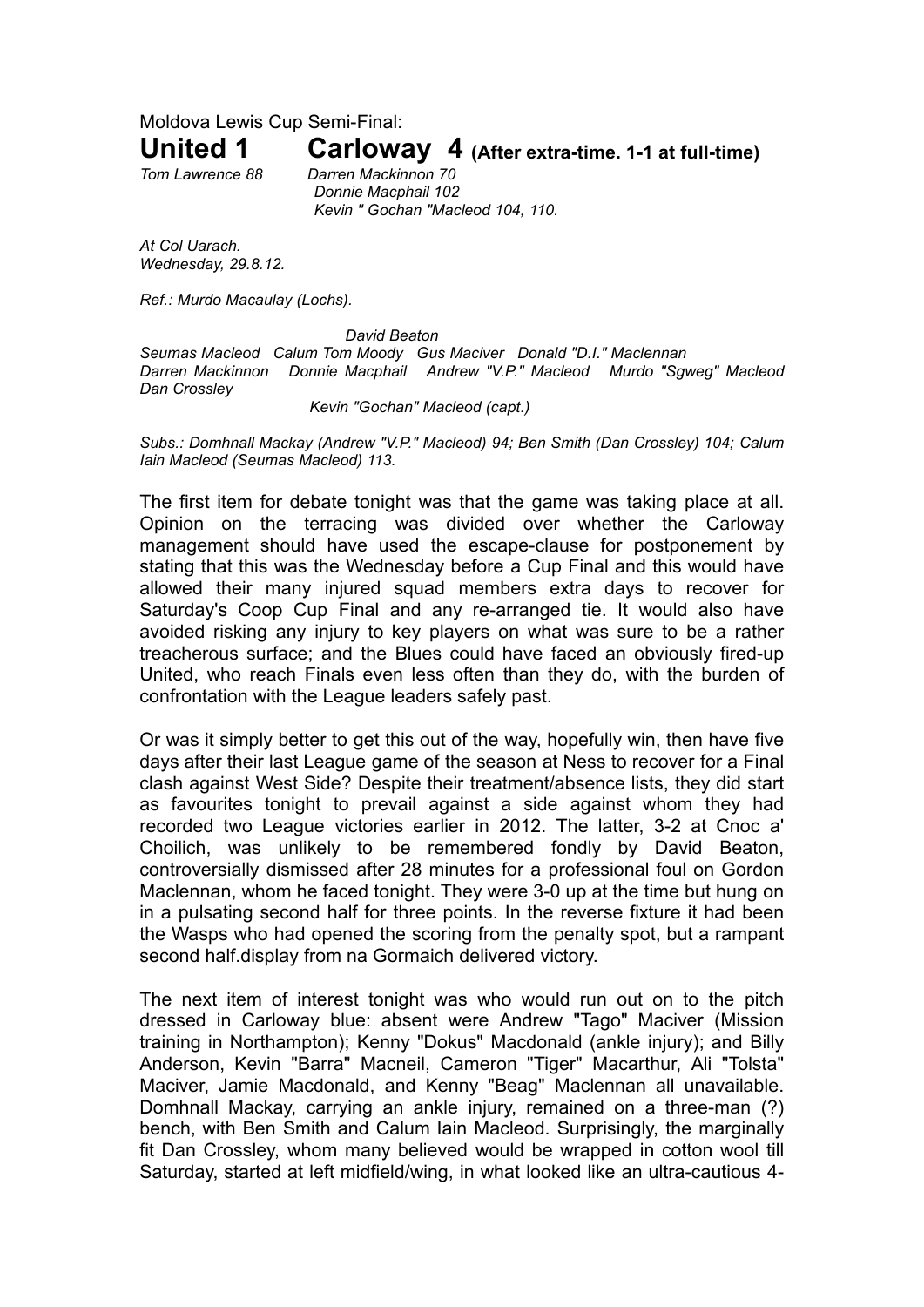5-1 outfit. A few who missed the West Side League defeat returned: Kevin "Gochan" Macleod up front alone; Seumas Macleod at right-back. This allowed Calum Tom Moody to partner Gus Maciver in central defence, and Darren Mackinnon to move to a preferred spot at right midfield. Andrew "V.P." Macleod's role was unclear at first: was he a holding midfielder, delegated to sink backwards when any of the back four surged forward?

Apparently. United's formation was also difficult to read: was it 4-4-2 or 4-5-1, with Craig Maclean lying deep on the left as midfield/wing, though figures often familiar in Carloway blue featured: Tom Lawrence and Stuart "Bubble" Macdonald in central midfield and Gordon Maclennan up front, the last's younger brother, Jack, between the sticks. No "Gordie" tonight, or the Dunns, off to Oz again.

Carloway were bidding to reach three finals in one season for the first time since 1956, when they went on to win two, the D'Oyly Carte Cup and the Tormod Mór Tankard. Unfortunately, the opening 15 minutes of play proved to be a shapeless yawnfest of broken play, misplaced passing, and lost balls, illuminated by one sparkling run the length of the left field by Crossley, who then cut in along the bye-line, but was crowded out on the 6-metre line by desperate defending. Moments later a neat move freed "Gochan" moving in on the left of the box and Liam Coleman was K.O.'d, bravely blocking his drive.

The Wasps were battling hard in midfield, but the chances favoured the Blues. On 18 minutes a Macphail corner on the United left was headed out laftwards and broke to Seumas Macleod, 12 metres out by the far post, but his shot entered the stratosphere. On 25 minutes another mazy Crossley run from midfield saw him supply "Gochan" on the edge of the box. The striker stepped left of his marker, but his shot landed on the Barvas moor. The pace and skill of Crossley was troubling United, plus the unpredictable movement and running of "Gochan"; and speedy directness and diagonals of Mackinnon. However, when United did win the ball, it was moved swiftly to Macdonald or Lawrence who were establishing a presence in central midfield, and Maclennan, Maclean, etc. broke fast in anticipation, an early-ball approach seemingly alien to the Blues. However, the strong back-line held, the Moody-Maciver nexus especially, and the Wasps chose regularly to move wingwards to exploit na Gormaich's wing-backs' desire to move forward at every opportunity, which in turn left the flank(s) frequently open to counterattack, which finally arrived on the half-hour, when "Bubble" beat "Sqweg" to the ball in central midfield and burst forward rightwards. "D.I." got back, but stumbled as "Bubble" got to 18 metres from the right bye-line, and whipped a vicious low cross across goal, 10 metres out, but just out of reach of the arriving Maclean.

A minute later Macleod fed the breaking Mackinnon to sweep in a low cross 20 metres out but the connection was blocked for a corner on the right. Mackinnon's corner then cleared the pack to "Gochan" by the far post, 12 metres out, but his shot went straight up once more. On 40 minutes Macdonald, moving through the centre released Maclennan, for once off his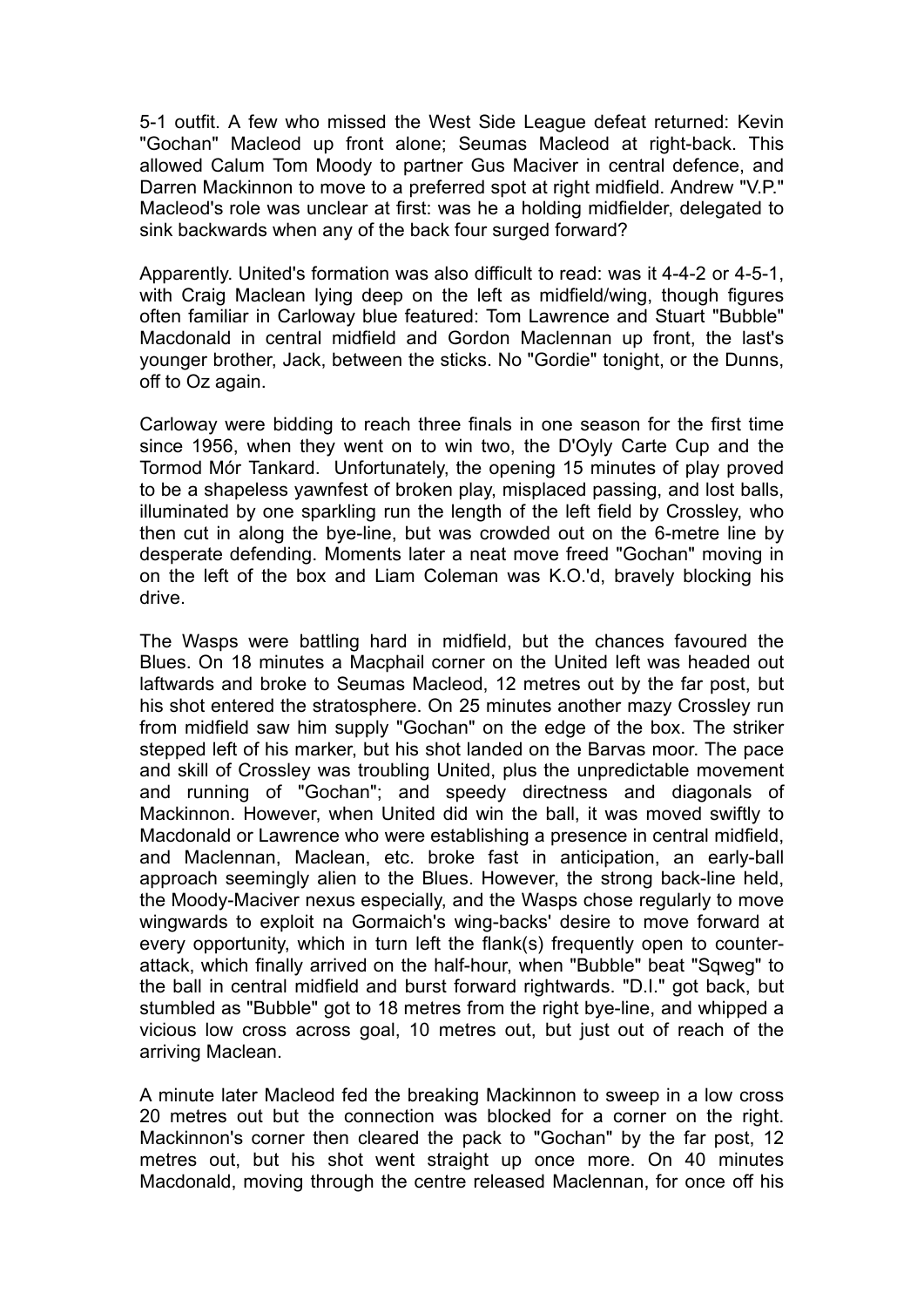marker, to run to the edge of the box, but his right-footer cleared the bar by a metre. Two minutes later Macleod won the ball in his own half and shot forward, took the wall-pass and reached the bye-line. His nasty cut-back was met by "Gochan" at the near post but his drive from 12 metres was blocked, flew back across goal to Crossley, whose shot in turn was blocked, then scrambled away. However, United almost rewarded Carloway for their catalogue of misses with the classic sucker punch in injury time, when a clearance picked out Craig Maclean moving down the left. From 20 metres out he let fly, the ball thudding off Beaton's right-side junction of bar and post, then down like lightning to swirl back across goal and out for a goal-kick on the far side.

## **Half-time: United 0 Carloway 0**

Kevin Anderson had obviously decided to force the game: the back-line moved high, Moody and Maciver attempted to negate the Macdonald/Lawrence control of central midfield, and Calum Tom to come through. Running the wings was exploited more - Maclennan/Crossley left, Macleod/Mackinnon right - to stretch Coleman, etc. for "Gochan", although Crossley and Macleod repeatedly moved centrally. The danger was lack of cover on the Blues' own flanks.

On 54 minutes a typical Macleod burst forward carried him into the centre to take the wall-pass return but his shot from 16 metres was blocked. Two minutes later a trademark Crossley right-foot free-kick from just inside the United half, on the left touchline, dipped nastily into the Wasps' box. Maclennan came to fist it clear, 8 metres out, but it spun up high and back over his head and the bar. On the hour Macdonald broke into the space on the Carloway left but his low cross found no takers, although Maclean shot narrowly past Beaton's left-hand post from 20 metres two minutes later. On 63 minutes it was Moody's turn to move down the left and his low square cross found "Gochan" on the near corner of the box. He laid it off to "Sqweg" in the centre, but his shot, predictably, was blocked.

As extra-time loomed, what looked like the deciding goal arrived. On 70 minutes a corner on the right was met by Moody at the far post, 8 metres out. His header looped high, then down towards Maclennan's top-left corner. The keeper got his fingertips to it, but as he tumbled to the ground, it escaped his grasp, and Mackinnon, standing by the post, rammed it home. **0-1**.

This heralded a period of intense Blues' pressure to seal victory. Immediately a Mackinnon run down the right and flick came to nothing, before Macleod broke down the right, but "Gochan" nodded his cross down and past from 12 metres. United were wobbling badly as Carloway created chance after chance: a Crossley corner on the right was punched back to him by Maclennan and his return cross ran through to Macphail, 12 metres out on the left, but he skied his effort. A Moody effort from 30 metres whipped just past on Maclennan's right, and then Maciver burst forward through the middle, nutmegged Macdonald, and sent an effort from 20 metres thudded off the top of the left crossbar and over. On 82 minutes a "Gochan" run ended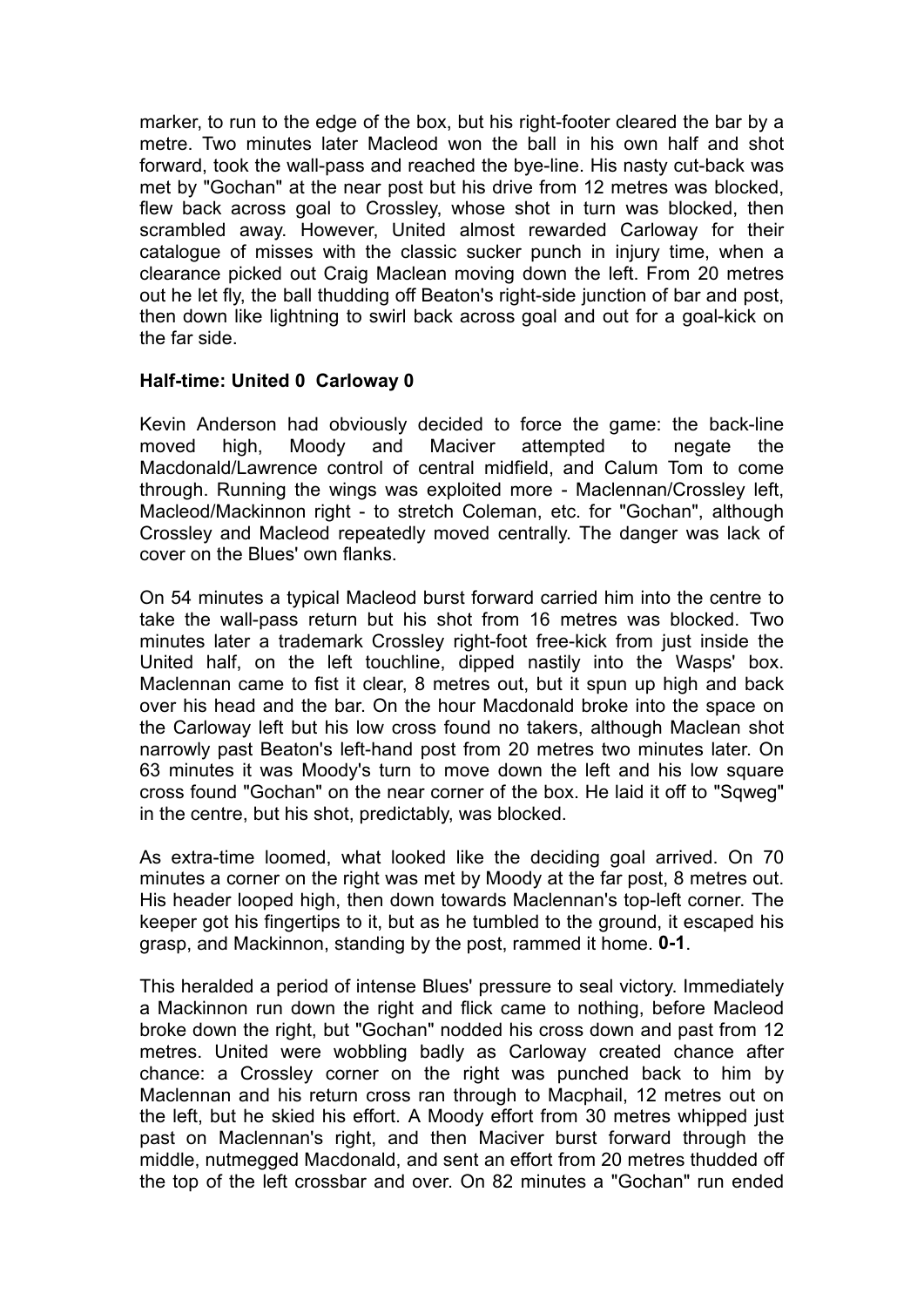with a shot just past the left-hand post from 20 metres, before Crossley seemed to beat the entire United defence, one after the other, and send a right-foot shot just outside the far post.

For the last five minutes outrageous time-wasting followed, almost instantly punished when a nasty low cross came in from the United right, eluded Beaton's grasp, then was booted clear by the near post. On 88 minutes came the unscripted line: a disputed free-kick in the centre just outside the Blues' box and Lawrence stepping forward to drill a cracker low past the wall and just inside Beaton's left-hand post. **1-1**.

## **Full-time: United 1 Carloway 1**

Needs must when the devil drives. Two minutes in, a Lawrence drive just over the bar from 16 metres on the left necessitated the arrival of Mackay to bring steel and directness to the centre. A minute later Beaton had to move smartly to cut out a dangerous cross from the right, before Carloway re-asserted themselves, "Gochan" setting up Macleod to run into the box on the right but he pulled his shot wide off the far post from 16 metres. Two minutes later a free-kick on the right, midway into the United Half, was met by Moody's head, 16 metres out, but bounced down off the underside of the bar and was cleared. Immediately it was returned to Crossley, moving into the box on the left. His pass forward broke to Macphail, 10 metres out on the right, to stab home.**1-2**.

Two minutes later Moody won the ball in defence, surged forward, and sent a glorious defence-splitter though the middle for "Gochan" to run on to and drive home to Maclennan's right from 16 metres. **1-3**. By the time Mackinnon ran free down the right, on 110 minutes, to cross head-high for an unmarked "Gochan" to head home from 12 metres (**1-4**), the Cup Final leaflets had already been printed.

4-1 reads a lot more decisive than perhaps it was. In the end it was clear-cut, of course, but Carloway had to earn this victory the hard way against resilient opponents who would not lie down and die. Carloway did control the flow throughout, with the bulk of territory and possession, chances created, but although Maclennan could make no headway through the centre, United had continual creative play in midfield from the inventive Lawrence and dogged resistance and drive from Lawrence and "Bubble", determined to break right or feed the tricky Maclean on the left. And a fearless defence which repeatedly managed to frustrate and block goal-bound efforts - ask Liam Coleman! - assisted by the fact "Gochan" seems unaware there is an offside rule.

The foundation of success, however, lay in the impenetrability of the central stopper duo, Moody and Maciver, which blunted the loss of central midfield to United. This allowed the pace of Mackinnon and Crossley to exploit the flanks and wings and keep the United back-line deep, giving "Gochan" the freedom of the *terquartista* area, the outward 50 % of the United half behind the midfield and before the line. The flaw in this strategy, of course, was the